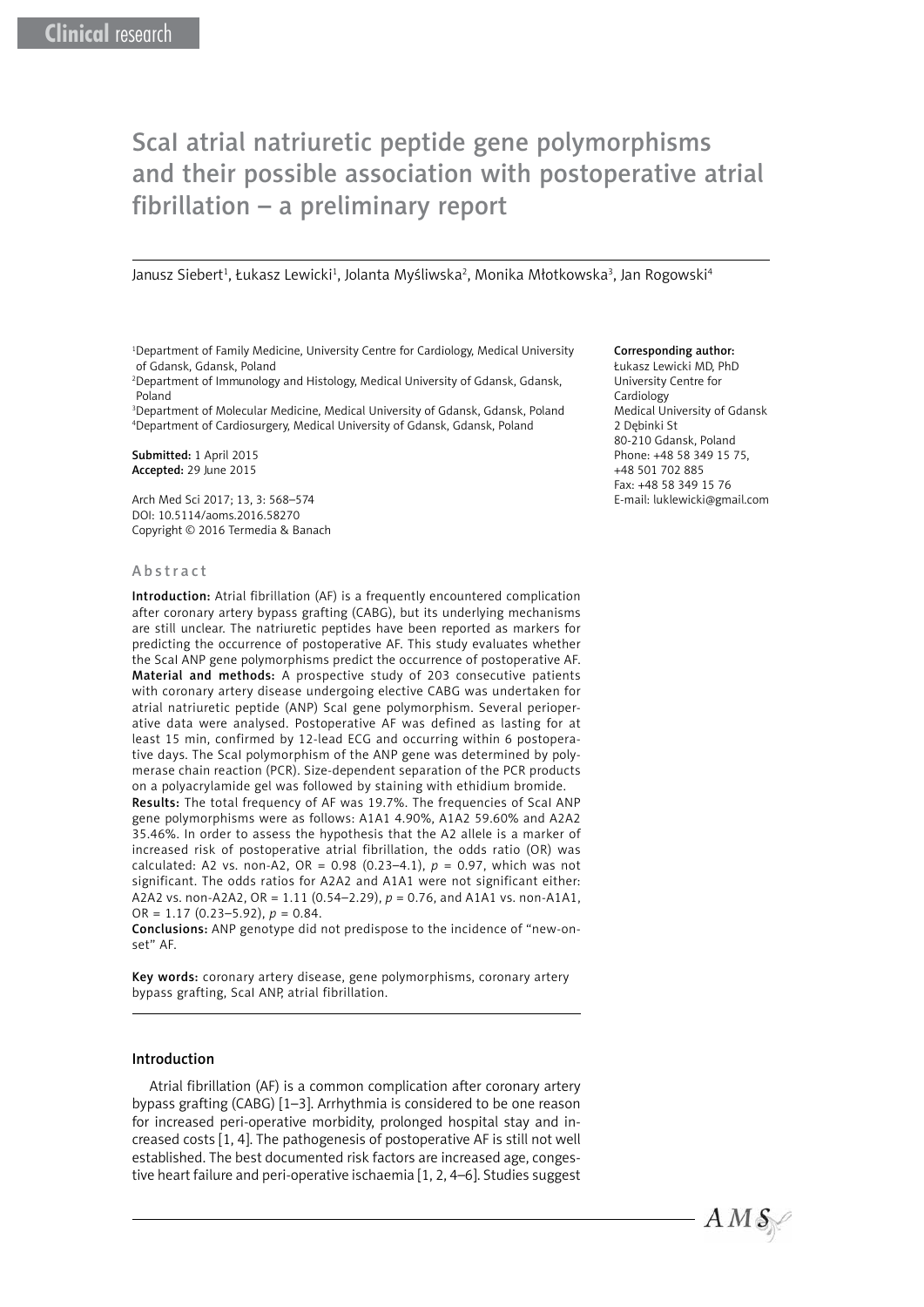that an important role is played by a peri-operatively induced systemic inflammatory response in the pathogenesis of AF [7]. The recently published data showed that perioperative treatment with atorvastatin is useful to decrease the incidence of AF in patients undergoing isolated heart valve surgery [8]. Moreover, a genetic predisposition to postoperative AF has been proved [9]. Among various pathophysiological factors predisposing to development of paroxysmal AF, interesting ones seem to be increased P-wave duration and dispersion that are observed in patients with diabetic autonomic neuropathy [10]. More recently, a simple risk score for prediction of postoperative AF has been validated [11]. In this large observational study several clinical features, i.e. age, chronic obstructive pulmonary disease, need of preoperative intra-aortic balloon pump, left ventricular ejection fraction less than 30%, renal failure and any valve surgery were identified as independent predictors of postoperative AF. Although there are many well-identified clinical and biochemical risk factors, there is still a lack of sufficient data on genetic predictors of postoperative arrhythmia.

It has been demonstrated that atrial natriuretic peptide (ANP) is a hormone which plays an important role in congestive heart failure (CHF) and hypertension [12, 13]. The ANP has natriuretic, diuretic and vasodilatative properties. Increased atrial-wall tension as a result of increased intravascular volume stimulates release of ANP [14]. This phenomenon occurs in patients with heart failure but also during cardiac surgery. There is strong evidence that low-dose continuous infusion of human ANP during cardiac surgery leads to a reduction in central venous pressure, the systemic vascular resistance index and the pulmonary vascular resistance index. Additionally, a reduction in levels of renin, angiotensin-II, aldosterone, and pleural effusion has been observed in comparison with patients who did not receive ANP infusion [15]. As pleural effusion and fluid overload of the atrium are considered to be partially responsible for postoperative atrial fibrillation, these observations may suggest the potential role of ANP in the pathogenesis of the arrhythmia. On the other hand, a relationship between ANP gene polymorphism and a history of supraventricular tachycardia has been observed in patients with dilated cardiomyopathy [16].

The aim of the study was to explore whether the A2 allele is a marker of increased risk of postoperative atrial fibrillation.

# Material and methods

# Study population

The 203 white patients included in the study, 152 male and 51 female, were qualified for elective coronary artery surgery. Written informed consent was obtained from each person. All consecutive patients were inhabitants of the Pomeranian region and were operated on at the Department of Cardiac Surgery at the Medical University of Gdansk. All the patients were interviewed by one physician before the operation and data were recorded on the following: angina status according to the Canadian Cardiovascular Society (CCS), history of myocardial infarction, arterial hypertension, diabetes and previous arrhythmias, including chronic and paroxysmal AF. Patients who had either persistent or permanent AF, atrial flutter or atrial tachycardia on a standard 12-lead ECG obtained on the day of the operation were excluded from the study. Twenty-four of the included patients had reduced ejection fraction heart failure (REF-HF) and 5 of them had EF less than 30%. Ninety-five patients were operated on with standard CABG using extracorporeal circulation and 108 patients underwent off-pump coronary artery bypass surgery (OPCABG) without cardiopulmonary bypass, on a beating heart. The risk of peri-operative mortality was estimated according to EuroSCORE [17]. The study protocol was approved by the local ethics committee.

## Genetic analysis

Genomic DNA was isolated from whole blood taken from a patient on the day before surgery using the Blood DNA Prep Plus spin-column system according to the protocol provided by the manufacturer (A&A Biotechnology, Gdansk, Poland). The ScaI site polymorphism of the ANP gene was determined by polymerase chain reaction (PCR) by standard techniques [18]. A fragment of 234 base pairs (bp) was amplified in the region encompassing exon 3 of the ANP gene, with the sense primer (5′-GGT GGG AAG CAG GTG GTC AGT ACT CAA GTT CAG AGG ATG GGC-3′) and antisense primer (5′-CAC AAC TCC ATG GCA ACA AGA TGA CAC AAA TGC-3′). To detect T2238→C transition, restriction enzyme digestion with ScaI was performed according to the protocol provided by the manufacturer (Promega, Madison, Wis). The size-dependent separation of the PCR products on a 12% polyacrylamide gel was followed by staining with ethidium bromide. In the presence of the polymorphic site for the A2 allele 3 fragments were generated corresponding to sizes 117, 96 and 21 bp. For the A1 allele a fragment of 234 bp was split into 213 and 21 bp products [19], as shown in Figure 1.

## Arrhythmia analysis

Atrial fibrillation was assessed using a continuous ECG monitor system (Hewlett Packard, USA) with the possibility of rhythm disturbance analy-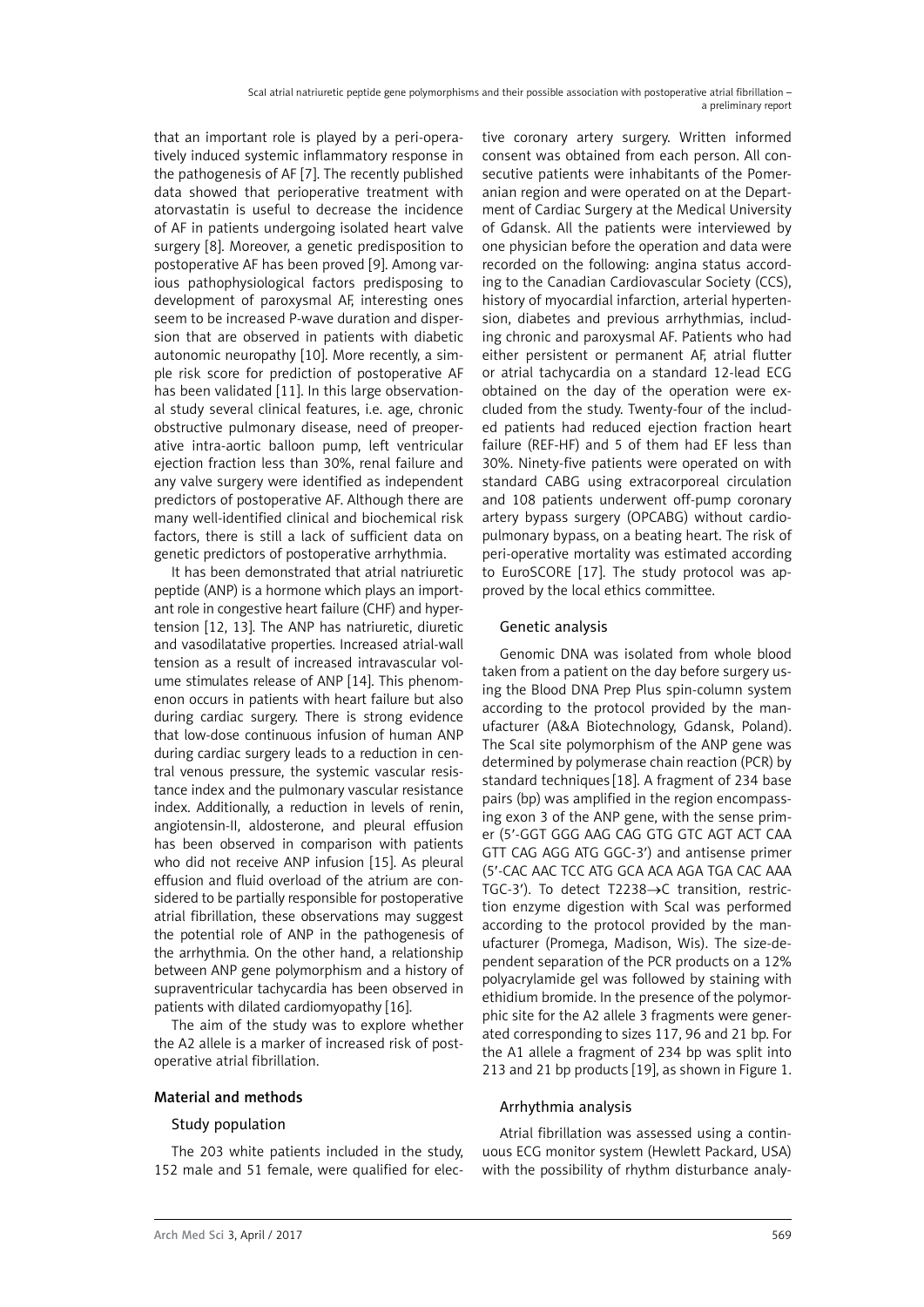

Figure 1. Genotyping by polyacrylamide gel electrophoresis of PCR–RFLP. A fragment of the ANP gene was amplified and products were digested with ScaI restriction enzyme, subsequently run on 12% polyacrylamide gel using 1% solution ethidium bromide to visualize the fragments

*1 – Marker, 2 – ANP amplified product, 3 – the homozygous A1 allele appeared as 213 and 21-bp bands, 4 – the homozygous A2 allele appeared as bands of 117, 96 and 21 bp, 5 – the heterozygotes A1A2 exhibited all bands (213, 117, 96 and 21 bp).*

Table I. Scal ANP genotype frequency in 203 patients with ischaemic heart disease admitted for CABG

| Scal ANP genotype | Number of patients (%) |
|-------------------|------------------------|
| A2A2              | 72 (35.5)              |
| A1A2              | 121 (59.6)             |
| A1A1              | 10(4.9)                |

*CABG – coronary artery bypass grafting, ANP – atrial natriuretic peptide.*

sis during the patient's stay in the intensive care unit (ICU). Subsequently, during the first 24 h after leaving the ICU, each patient was monitored using the Space Lab system (Space Lab, USA). A standard 12-lead ECG was performed once a day and continually in any case of clinical manifestations of arrhythmia. The analysis took into account every incident of AF lasting longer than 15 min or requiring medical treatment because of the patient's instability. The period during which the patients were observed was restricted to 6 postoperative days.

#### Statistical analysis

Values are expressed as mean and standard deviations. The EuroSCORE data are median and range and were compared using the Kruskal-Wal-

lis test. The  $\chi^2$  test was used for analysis of the categorical variables, and Student's *t*-test was used for continuous variables with normal distribution. On the other hand, the Mann-Whitney *U* test was used for non-normally distributed continuous variables. When more than two groups were compared, an ANOVA test was used. The relationship between ScaI ANP gene variants and the incidence of "new-onset" AF was assessed and the odds ratios were calculated using a logistic regression model.

*P*-values of less than 0.05 were considered to be significant. Statistical analysis was performed using Statistica 10.0 (StatSoft).

#### Results

Allele distribution in this group of 203 patients is presented in Table I. There was dominance of A1A2 heterozygotes.

The clinical profile of the 203 patients with ischaemic heart disease admitted for CABG and OPCABG is presented according to ScaI ANP genotype in Table II. In general, there were no significant differences between the patients' parameters. There were no significant differences in mean age, body mass index (BMI), left ventricle ejection fraction (LVEF) or left atrial size (LA) between the A2A2 and A1A2 groups. There was a significant difference in the length of time from the first angina pectoris episode to the time of cardiac surgery between patients with A1A1 and A1A2, 10.9 years versus 8 years respectively. Patients with the A1A2 genotype had a higher level of plasma triglycerides compared to those with the A2A2 genotype, 185.7 and 150.7 mg/dl respectively.

Two hundred of the patients completed the 6 days follow-up. A total of 4 patients died peri-operatively, 2 with the A2A2 and 2 with the A1A2 genotype. Three deaths occurred in the first 24 h after surgery and 1 patient died on the 10<sup>th</sup> postoperative day. All deaths were due to perioperative low output syndrome and none was caused directly by atrial fibrillation. A total of 40 (19.7%) patients developed AF postoperatively. The distribution of AF in particular allele groups is presented in Figure 2.

ANP genotype did not predispose to the occurrence of "new-onset" AF, as shown in Table III.

The distribution between particular genotypes of other clinical data obtained during the intra- and postoperative periods is presented in Table IV. There were no significant differences in postoperative complications between any particular groups.

The limited number of the patients with the A1A1 genotype might have distorted our results. Therefore, as a next step, the patients carrying the A1A1 and A1A2 genotypes were analysed jointly to represent the A1-allele-positive participants, and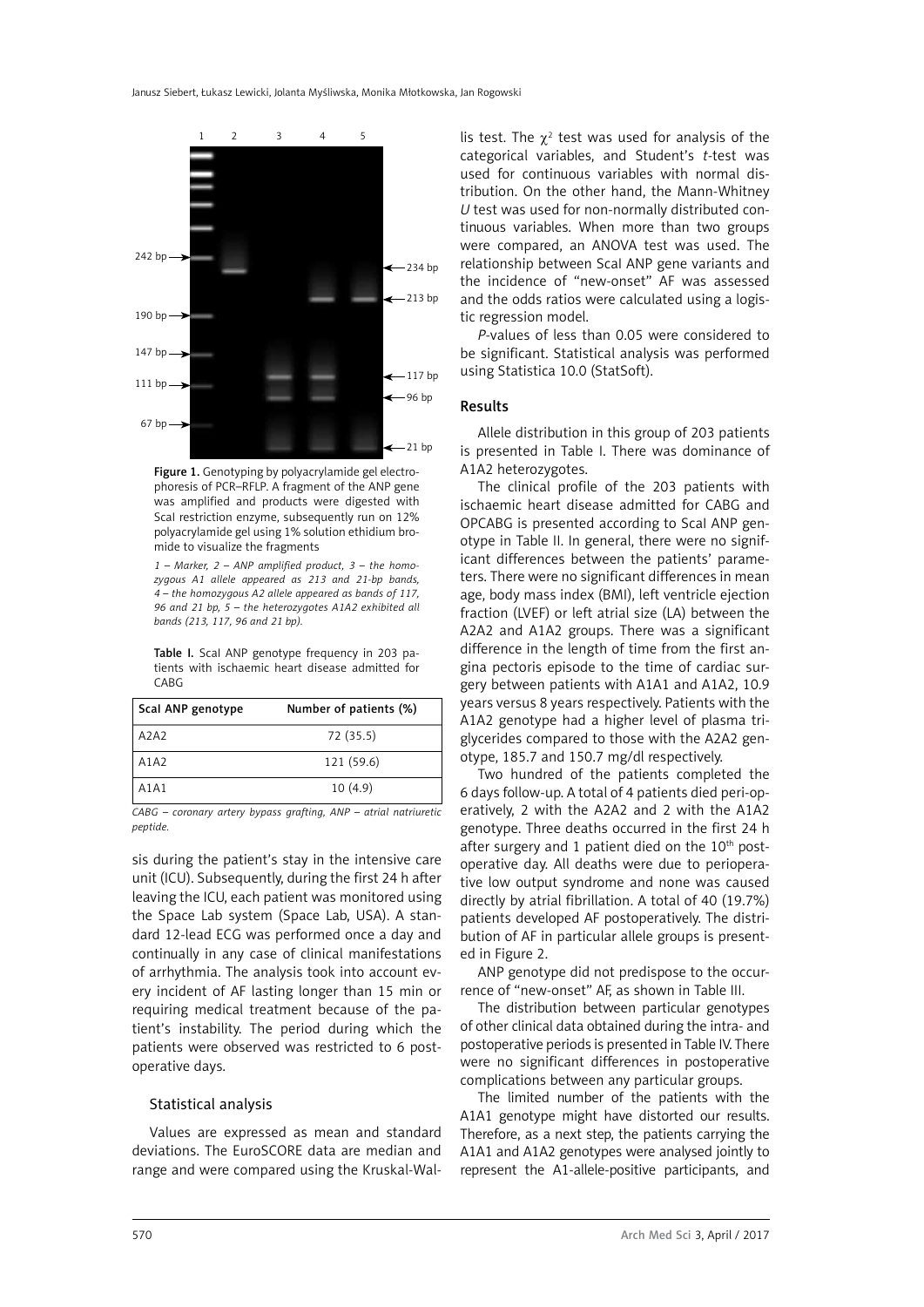ScaI atrial natriuretic peptide gene polymorphisms and their possible association with postoperative atrial fibrillation – a preliminary report

Table II. Clinical profile of 203 patients with ischaemic heart disease admitted for CABG and OPCABG according to ScaI ANP genotype. The analysis was made using the ANOVA test for continuous variables and  $\chi^2$  test for categorical data

| Parameter                      |                 | Scal ANP genotype |                |            |
|--------------------------------|-----------------|-------------------|----------------|------------|
|                                | A1A2            | A2A2              | A1A1           |            |
| Number of patients             | 121             | 72                | 10             |            |
| Age [years]                    | $62 + 9$        | $64 + 8.9$        | $63 + 7.19$    | 0.7        |
| BMI                            | $27.9 \pm 4.1$  | $25.7 + 3.9$      | $28 + 2.9$     | 0.5        |
| EuroSCORE                      | 3 $(0; 9)^*$    | $3(0; 10)^*$      | 4 $(0; 6)^*$   | 0.6        |
| Duration of angina [years]     | $8 + 7.5**$     | $8.8 \pm 7.4$     | 10.9 ±9.7**    | 0.004(0.4) |
| <b>NYHA</b>                    | $1 \pm 0.73$    | $1 + 0.76$        | $1 + 0.69$     | 0.8        |
| Total cholesterol [mg%]        | 225.9 ±51.2     | $214 + 48$        | $216 + 51$     | 0.9        |
| LDL cholesterol [mg%]          | 140.9 ±43.3     | $132 + 41$        | $144 + 57.8$   | 0.5        |
| HDL cholesterol [mg%]          | $43.2 \pm 12.5$ | $42 + 12$         | $45 + 13$      | 0.9        |
| Triglycerides [mg%]            | 185.7 ±138.4**  | 150.7 ±66.4**     | 136 ±56        | 0.04(0.1)  |
| Creatinine [mg%]               | $1.14 \pm 0.2$  | $1.1 \pm 0.2$     | $1.19 \pm 0.2$ | 0.7        |
| EF.                            | $53.6 \pm 10.2$ | $52.8 \pm 11.3$   | $47.5 + 9.5$   | 0.9        |
| LA                             | $4 + 0.5$       | $4 + 0.5$         | $4.15 \pm 0.4$ | 0.6        |
| LVESd                          | $3.5 \pm 0.8$   | $3.6 \pm 0.7$     | $4.1 \pm 1.2$  | 0.3        |
| LVEDd                          | $5.2 \pm 0.8$   | $5.2 \pm 0.6$     | $5.6 \pm 0.8$  | 0.9        |
| Male/female                    | 87/34           | 55/17             | 10/0           | 0.49       |
| Myocardial infarction history  | 81              | 47                | 8              | 0.81       |
| <b>Diabetes</b>                | 32              | 16                | $\mathbf{1}$   | 0.49       |
| Hypertension                   | 82              | 48                | $\overline{4}$ | 0.9        |
| Paroxysmal atrial fibrillation | 8               | $\overline{3}$    | $\Omega$       | 0.7        |

*\*Values are expressed as median and range and were compared using the Kruskal-Wallis test, \*\*p < 0.05. CABG – coronary artery bypass grafting, OPCABG – off-pump coronary artery bypass grafting, LA – left atrial diameter, LVESd – left ventricle systolic diameter, LVEDd – left ventricle end-diastolic diameter, ANP – atrial natriuretic peptide, BMI – body mass index, EF – ejection fraction.*

these were contrasted with the A2A2 genotype patients.

From the  $3^{rd}$  to the  $6^{th}$  day after surgery the frequency of the AF episodes decreased and the frequency of AF was not noticeably higher among the A2A2 patients ( $\chi^2$ ; *p* = 0.1).

A comparison of the distribution of patients according to NYHA grade revealed that the patients with the A2A2 genotype were not significantly shifted towards the higher NYHA values in relation to those with A1A2 and A1A1.

## Discussion

According to our knowledge, this study is the first to test an association between ScaI ANP gene polymorphism with the clinical peri-operative state in patients undergoing cardiac surgery. A previous study performed by a research group from our university showed that the A2A2 allele is associated with a higher incidence of histories of non-fatal myocardial infarction and more extensive CAD [20]. More recently Rubattu *et al.* demon-



Figure 2. Incidence of atrial fibrillation after 203 CABG procedures

*AF – atrial fibrillation, SR – sinus rhythm, CABG – coronary artery bypass grafting.*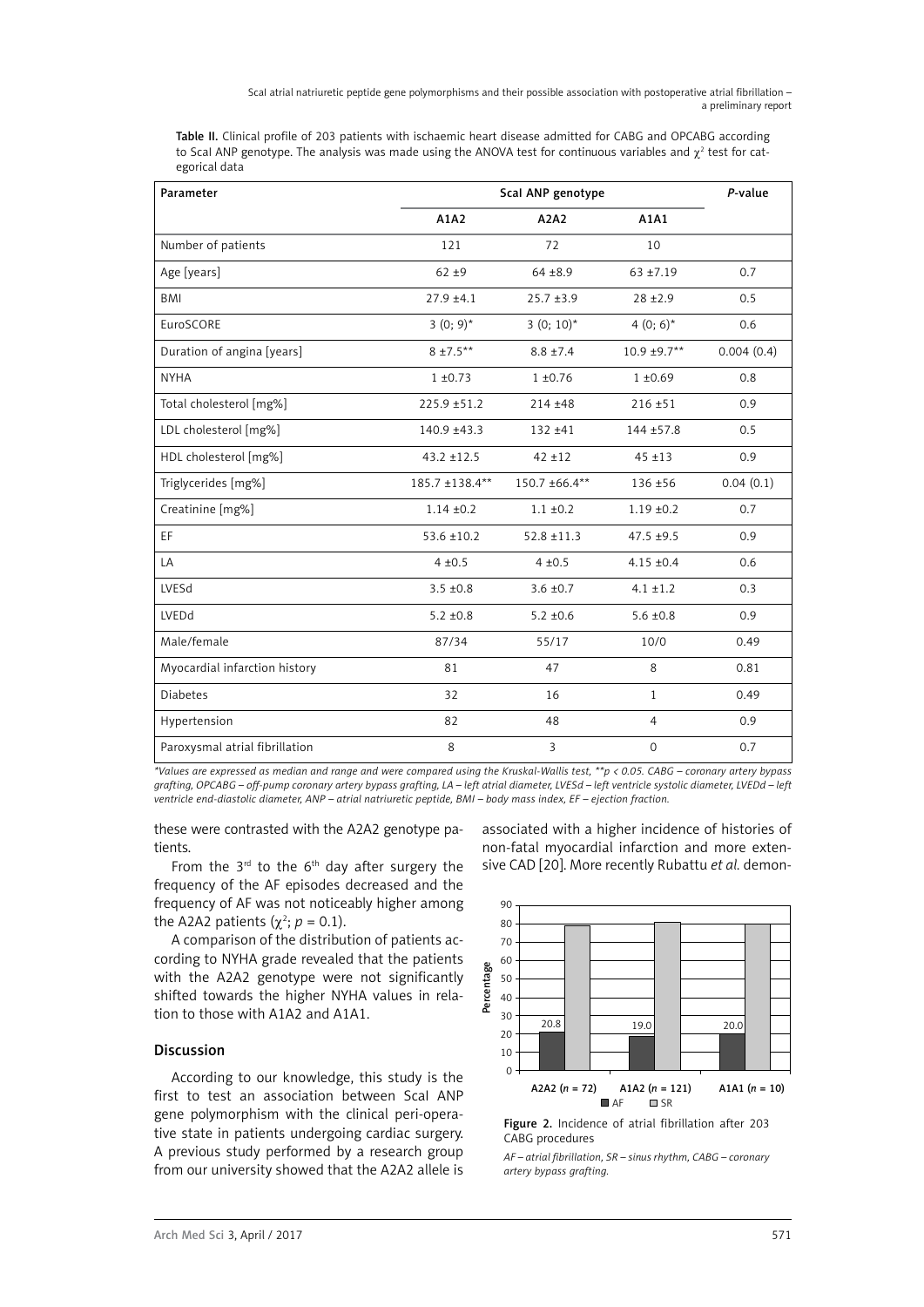Janusz Siebert, Łukasz Lewicki, Jolanta Myśliwska, Monika Młotkowska, Jan Rogowski

Table III. Relationship between ScaI ANP gene variants and the incidence of "new-onset" AF in 192 patients (after excluding patients with a history of paroxysmal AF before the operation). The analysis was made using a logistic regression model

| OR for "new-onset" atrial fibrillation A1A2 vs. A2A2 and A1A1 | $OR = 0.65 (0.12 - 3.34)$ | $p = 0.6$  |
|---------------------------------------------------------------|---------------------------|------------|
| OR for "new-onset" atrial fibrillation A2A2 vs. non A2A2      | $OR = 1.35 (0.59 - 3.07)$ | $p = 0.46$ |
| OR for "new-onset" atrial fibrillation A1A1 vs. non A1A1      | $OR = 1.8 (0.34 - 9.5)$   | $p = 0.48$ |

*AF – atrial fibrillation, ANP – atrial natriuretic peptide.*

Table IV. Intra- and postoperative data in 203 CABG patients according the Scal ANP genotype. The analysis was made using the ANOVA test for continuous variables and  $\chi^2$  test for categorical data

| Parameter                            | Scal ANP genotype |                |                 | P-value |
|--------------------------------------|-------------------|----------------|-----------------|---------|
|                                      | A1A2              | A2A2           | A1A1            |         |
| Number of patients                   | 121               | 72             | 10              |         |
| Neuro-mental complications           | $5(4.1\%)$        | $3(4.1\%)$     | $\mathbf 0$     | 0.7     |
| Excessive bleeding                   | 7(5.8%)           | 2(2.7%)        | $\mathbf 0$     | 0.4     |
| Peri-operative death                 | 2(1.6%)           | 2(2.7%)        | $\Omega$        | 0.9     |
| CABG/OPCABG                          | 59/62             | 29/43          | 7/3             | 0.2     |
| $1st$ day drainage [ml]              | $562 \pm 300.5$   | $554 + 258$    | 586.25 +269.2   | 0.8     |
| CPK-MB                               | $33.2 + 86.7$     | $21 + 35.3$    | $15.6 \pm 16.9$ | 0.7     |
| CPB time [min]                       | $90.47 \pm 31.5$  | $92.11 + 35.4$ | $71.5 + 17.7$   | 0.4     |
| Duration of aortic cross clamp [min] | $47.5 \pm 18.6$   | $50 + 24$      | $39.8 \pm 11.3$ | 0.9     |
| Number of distal anastomoses         | $2.63 + 0.9$      | $2.69 + 0.9$   | $3.1 \pm 0.9$   | 0.2     |

*CABG – coronary artery bypass grafting, OPCABG – off-pump coronary artery bypass grafting, ANP – atrial natriuretic peptide, CPB – cardiopulmonary bypass.*

strated that ANP polymorphism is associated with higher risk for an acute coronary syndrome recurrence in patients with CAD [21]. Moreover, a recently published meta-analysis indicated that ANP 2238 T/C polymorphism is related to increased risk of ischaemic stroke [22].

The interesting observation from our study is the distribution of the ScaI ANP genotype and allele frequency in the study group. We observed a relatively large group of the A2A2 genotype (35.5% and 27.5% respectively) in comparison with a previous study [20]. This may be a reflection of a selection bias in the population that included only patients undergoing CABG.

An elevated level of ANP was tested with respect to AF prediction after CABG in two other studies, which, however, did not show a significant correlation with postoperative arrhythmia [23, 24].

Loke *et al.* pointed out that in the healthy population, plasma levels of N-ANP, brain natriuretic peptide (BNP) and N-BNP were variably influenced by clinical covariates [25].

While all 3 peptides were higher in women, only N-ANP and N-BNP were influenced by age. Levels of all peptides were inversely correlated with heart rate. When an immunoluminometric assay is used, plasma BNP is not influenced by age, in

contrast to N-ANP and N-BNP. In constructing normal ranges for diagnostic use, covariates such as age and gender must be considered, in addition to the format of the assay being used [25]. Histological examination revealed that the collagen volume in the left atrial tissue was higher in AF than it was in SR and inversely correlated with plasma ANP. In addition, the messenger RNA expression of ANP and collagen types I and III was lower in AF than in sinus rhythm [26]. The spectrum of histological alterations is not completely known. Patients with long-standing AF and rheumatic heart disease had a very high prevalence of atrial amyloidosis. Amyloid deposition was more frequent in the left atrial appendage than in the right and correlates with AF duration and female gender. Amyloid deposition could constitute an additional histological feature in the structural remodelling of the atria during long-standing AF [27].

Atrial fibrillation was described as an independent determinant of higher N-ANP levels, and its association with LV dysfunction is blurred. Conversely, BNP was not independently associated with AF and was strongly determined by LV dysfunction, for which it was an independent marker [28]. Chello *et al.* suggested that plasma levels of ANP and BNP might be used in routine clinical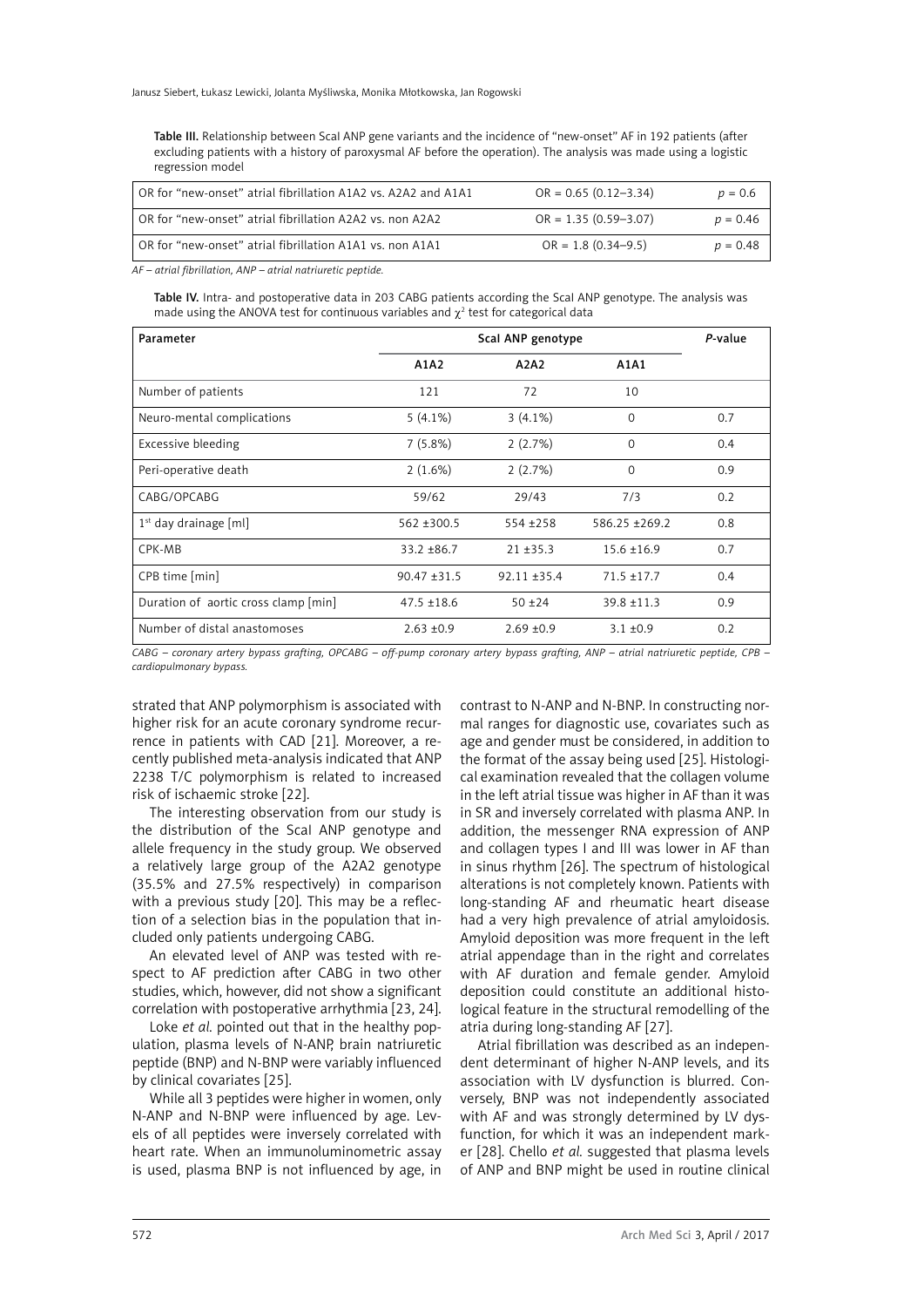practice to support echocardiography in detecting recovery of LV function after coronary surgery [29].

As the hormonal environment is known to be very unstable during the early postoperative period, we hypothesised that analysis of the pre-operative ANP genotype, which is constant, may support a new predictor of postoperative AF. In our study the overall incidence of AF after cardiac surgery was comparable in the A2A2 and A1A2 groups. On the other hand, the B-type natriuretic peptide has been reported as predicting the occurrence of postoperative AF. A pre-operatively elevated plasma BNP level was a strong and independent predictor of postoperative AF. This finding has important implications for identifying patients at higher risk of postoperative AF who could be considered for prophylactic anti-arrhythmic or β-blocker therapy [30]. On the other hand, Masson *et al.*, in their more recently published study, found that both pre- and postoperative plasma levels of NT-proBNP were not independently associated with postoperative AF [31].

In conclusion, the obvious limitation of our study is the lack of statistical significance, which may be due to the relatively small population. Further analysis is required, especially in order to assess the incidence of postoperative AF in patients with the A1A1 genotype. The small number of patients with that genotype in our study group suggests that the A2 allele is particularly expressed in patients with coronary artery disease. There is no evidence of an association between the genotype and new onset AF.

# Conflict of interest

The authors declare no conflict of interest.

References

- 1. Aranki SF, Shaw DP, Adams DH, et al. Predictors of atrial fibrillation after coronary artery surgery. Current trends and impact on the hospital resources. Circulation 1996; 94: 390-7.
- 2. Creswell LL, Schuessler RB, Rosenbloom M, Cox JL. Hazards of postoperative atrial arrhythmias. Ann Thorac Surg 1993; 56: 539-49.
- 3. Mathew JP, Parks R, Savino JS, Friedman AS, Koch C, Mangano DT. Atrial fibrillation following coronary artery bypass graft surgery: predictors, outcomes, and resource utilization. MultiCenter Study of Perioperative Ischemia Research Group. JAMA 1996; 276: 300-6.
- 4. Almassi GH, Schowalter T, Nikolosi AC, et al. Atrial fibrillation after cardiac surgery – a major morbid event? Ann Surg 1997; 226: 501-13.
- 5. Al-Shanafey S, Dodds L, Langille D, Ali I, Henteleff H, Dobson R. Nodal vessels disease as a risk factor for atrial fibrillation after coronary artery bypass graft surgery. Eur J Cardiothorac Surg 2001; 19: 821-826.
- 6. Kolvekar S, D'Souza A, Akhtar P, Reek C, Garratt C, Spyt T. Role of atrial ischaemia in development in atrial fibrillation following coronary artery bypass surgery. Eur J Cardiothorac Surg 1997; 11: 70-5.
- 7. Bruins P te Velthuis H, Yazdanbakhsh AP et al. Activation of the complement system during and after cardiopulmonary bypass surgery. Circulation 1997; 96: 3542-8.
- 8. Dehghani MR, Kasianzadeh M, Rezaei Y, Sepehrvand N. Atorvastatin reduces the incidence of postoperative atrial fibrillation in statin-naive patients undergoing isolated heart valve surgery: a double-blind, placebocontrolled randomized trial. J Cardiovasc Pharmacol Ther 2015; 20: 465-72.
- 9. Gaudino M, Andreotti F, Zamparelli R, et al. The -174G/C interleukin-6 polymorphism influences postoperative interleukin-6 levels and postoperative atrial fibrillation. Is atrial fibrillation an inflammatory complication? Circulation 2003; 108 (Suppl. II): II-195- 9.
- 10. Bissinger A, Grycewicz T, Grabowicz W, Lubinski A. The effect of diabetic autonomic neuropathy on P-wave duration, dispersion and atrial fibrillation. Arch Med Sci 2011; 7: 806-12.
- 11. Mariscalco G, Biancari F, Zanobini M, et al. Bedside tool for predicting the risk of postoperative atrial fibrillation after cardiac surgery: the POAF score. J Am Heart Assoc 2014; 3: e000752.
- 12. Levin E, Gardner D, Samson W, et al. Natriuretic peptides. N Engl J Med 1998; 339: 321-8.
- 13. Kato N, Sugiyama T, Morita H, et al. Genetic analysis of the atrial natriuretic peptide gene in essential hypertension. Clin Sci 2000; 98: 251-8.
- 14. Lang RE, Tholken H, Ganten D, et al. Atrial natriuretic factor-circulating hormone stimulated by volume loading. Nature 1985; 314: 2642-7.
- 15. Sezai A, Shiono M, Orime Y, et al. Low-dose continuous infusion of human atrial natriuretic peptide during and after cardiac surgery. Ann Thorac Surg 2000; 69: 732-8.
- 16. Richter D, Soccio M, Needham E, et al. Investigation of the atrial natriuretic peptide gene in patients with idiopathic dilated cardiomyopathy. Eur Heart J 1997; 18 (Suppl.): 911 [abstract].
- 17. Roques F, Nashef SAM, Michel P, et al. Risk factors and outcome in European cardiac surgery: analysis of the EuroSCORE multinational database of 19030 patients. Eur J Cardiothorac Surg 1999; 15: 816-23.
- 18. Ramasawmy R, Kotea N, Lu C, et al. Investigation of the polymorphic ScaI site by a PCR-based assay at the human natriuretic peptides (hANP) gene locus. Hum Genet 1992; 90: 323-4.
- 19. Nannipieri M, Manganiello M, Pezzatini A, et al. Polymorphism in the hANP (Human Atrial Natriuretic Peptide) gene, albuminuraia, and hypertension. Hypertension 2001; 6: 1416-22.
- 20. Gruchała M, Ciećwierz D, Wasag B, et al. Association of the ScaI atrial natriuretic peptide gene polymorphism with nonfatal myocardial infarction and extent of coronary artery disease. Am Heart J 2003; 145: 125-31.
- 21. Rubattu S, De Giusti M, Farcomeni A, et al. T2238C ANP gene variant and risk of recurrent acute coronary syndromes in an Italian cohort of ischemic heart disease patients. J Cardiovasc Med 2016; 17: 601-7.
- 22. Xing DG, Zhang DY, Wang ZF, Ding DL, Wang J, Wang YJ. Correlations of ANP genetic polymorphisms and serum levels with ischemic stroke risk: a meta-analysis. Genet Test Mol Biomarkers 2014; 18: 349-56.
- 23. Hakala T, Hedman A, Turpeinen A, et al. Prediction of atrial fibrillation after coronary artery bypass grafting by measuring atrial peptide levels and preoperative atrial dimensions. Eur J Cardiothorac Surg 2002; 22: 939-43.
- 24. Jideus L, Blomstrom P, Nilsson L, et al. Tachyarrhythmias and triggering factors for atrial fibrillation after coro-